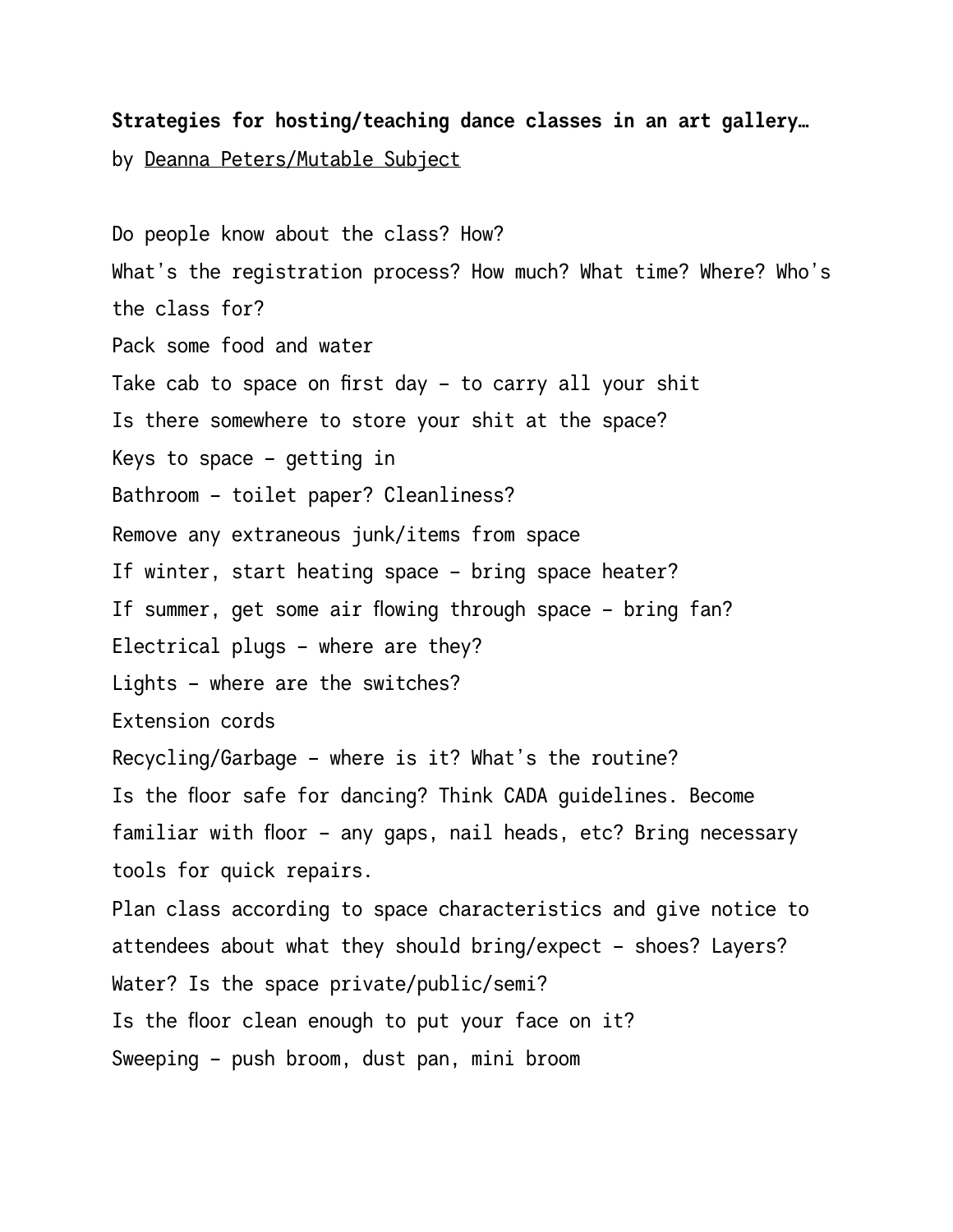Mopping – water, soap, bucket, mop, sink (to fit mop), place to dump bucket Fan or rags for drying floor prior to everyone's arrival Rag for any hand drying/cleaning Area to put shoes, bags – liminal space between outside and dance space Speakers w/ amp – RCA to 1/8'' cord Music playing device w/ music Open sign Unlock front door/gate – make sure no feces/debris in doorway Set up space to change/private space Greet students/guests/passers by Introduce yourself to students Introduce students to each other and the space Do you need them to sign a waiver? Do you need insurance? Do you want to track who comes, ie get their email addresses for future? Wear socks/shoes/toque/layers – without zippers/buttons to hit you in the eye Now dance! What are we going to do? How to start? Plan the class or go with the flow of the moment… Clock/Watch to keep track of time Talk to police or fire department when they come to door – tell them you don't know anything End class close to stated end time Cool down in space Chat with everyone Wait until everyone leaves